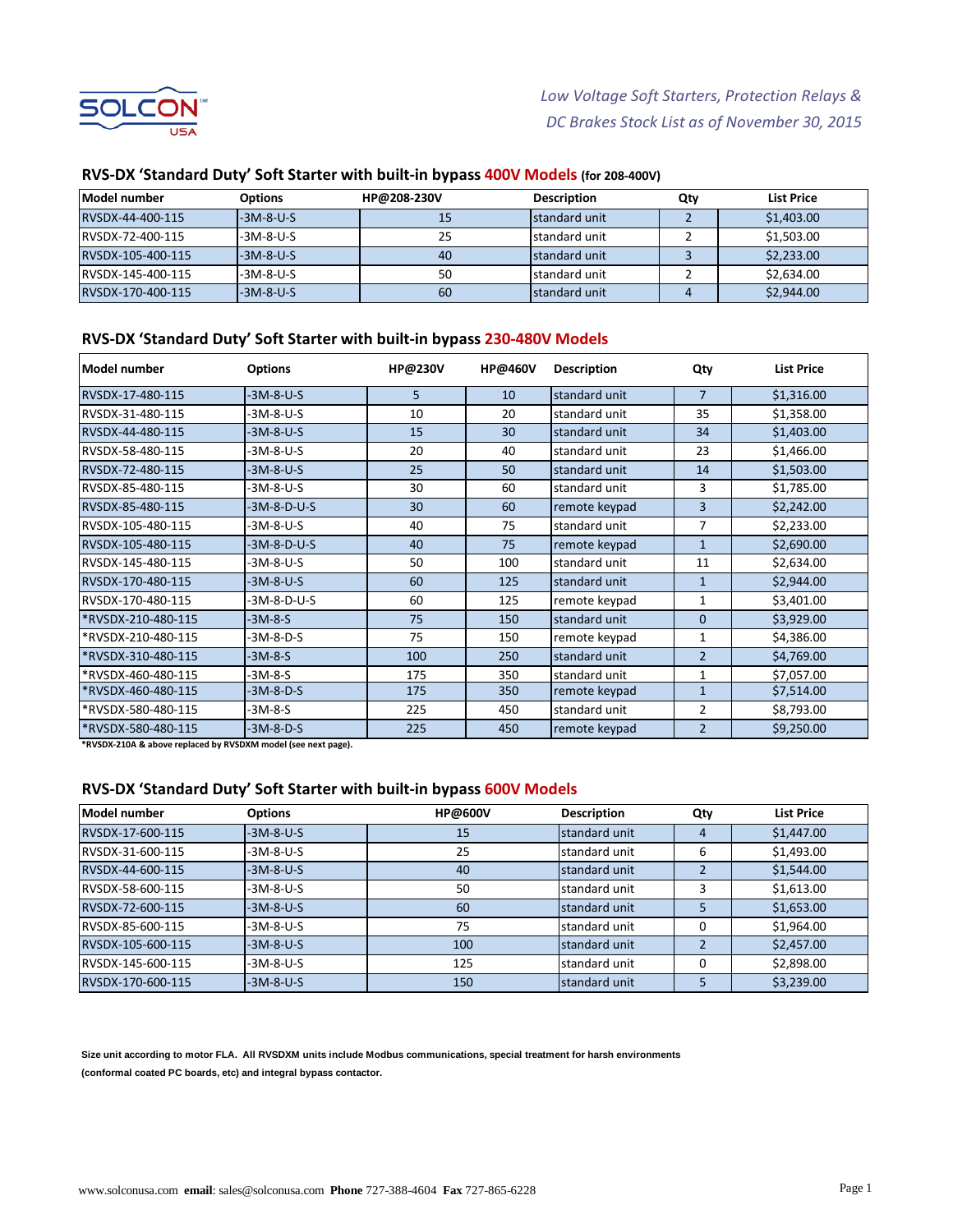

| Model number       | <b>Options</b>   | HP @ 208 / 230V |     | <b>Description</b> | Qty            | <b>List Price</b> |
|--------------------|------------------|-----------------|-----|--------------------|----------------|-------------------|
|                    |                  |                 |     |                    |                |                   |
| RVSDXM-210-400-115 | $-3M-5-8-66-U-S$ | 60              | 75  | 6 bus bar          | 11             | \$3,560.00        |
| RVSDXM-240-400-115 | $-3M-5-8-66-U-S$ | 75              | 100 | 6 bus bar          | 5              | \$3,693.00        |
| RVSDXM-310-400-115 | $-3M-5-8-66-U-S$ | 100             | 125 | 6 bus bar          | 10             | \$3,809.00        |
| RVSDXM-360-400-115 | $-3M-5-8-66-U-S$ | 125             | 150 | 6 bus bar          | 0              | \$4,200.00        |
| RVSDXM-414-400-115 | $-3M-5-8-66-U-S$ | 150             | 175 | 6 bus bar          | $\mathfrak{p}$ | \$4,914.00        |
| RVSDXM-477-400-115 | -3M-5-8-66-U-S   | 175             | 200 | 6 bus bar          | 2              | \$6,176.00        |
| RVSDXM-515-400-115 | $-3M-5-8-66-U-S$ | 200             | 225 | 16 bus bar         | 2              | \$6,816.00        |
| RVSDXM-590-400-115 | -3M-5-8-66-U-S   | 225             | 250 | 6 bus bar          |                | \$8,087.00        |
| RVSDXM-720-400-115 | $-3M-5-8-66-U-S$ | <b>250</b>      | 300 | 6 bus bar          |                | \$8,507.00        |

#### **RVS-DXM 'General Duty' Soft Starter with built-in bypass 208-400V Models**

# **RVS-DXM 'General Duty' Soft Starter with built-in bypass 440-600V Models**

| Model number        | <b>Options</b>                         | HP @ 460 & 600V |      | <b>Description</b> | Qty | <b>List Price</b> |
|---------------------|----------------------------------------|-----------------|------|--------------------|-----|-------------------|
|                     |                                        |                 |      |                    |     |                   |
| RVSDXM-210-600-115  | $-3M-5-8-66-U-S$                       | 150             | 200  | 6 bus bar          | 24  | \$4,114.00        |
| RVSDXM-240-600-115  | -3M-5-8-66-U-S                         | 200             | 250  | 6 bus bar          | 19  | \$4,245.00        |
| RVSDXM-310-600-115  | -3M-5-8-66-U-S                         | 250             | 300  | 6 bus bar          | 25  | \$4,800.00        |
| RVSDXM-360-600-115  | -3M-5-8-66-U-S                         | 300             | 350  | 6 bus bar          | 31  | \$5,648.00        |
| RVSDXM-414-600-115  | -3M-5-8-66-U-S                         | 350             | 400  | 6 bus bar          | 27  | \$6,154.00        |
| RVSDXM-477-600-115  | -3M-5-8-66-U-S                         | 400             | 450  | 6 bus bar          | 22  | \$6,762.00        |
| RVSDXM-515-600-115  | -3M-5-8-66-U-S                         | 450             | 500  | 6 bus bar          | 21  | \$7,428.00        |
| RVSDXM-590-600-115  | -3M-5-8-66-U-S                         | 500             | 600  | 6 bus bar          | 6   | \$8,590.00        |
| RVSDXM-720-600-115  | -3M-5-8-66-U-S                         | 600             | 700  | 6 bus bar          | 5   | \$9,260.00        |
| RVSDXM-840-600-115  | -3M-5-8-66-U-S                         | 700             | 800  | 6 bus bar          | 4   | \$10,558.00       |
| RVSDXM-960-600-115  | -3M-5-8-66-U-S                         | 800             | 900  | 6 bus bar          | 6   | \$12,930.00       |
| RVSDXM-1100-600-115 | -3M-5-8-66-U-S                         | 900             | 1000 | 6 bus bar          | 2   | \$13,340.00       |
| <b>DISP6650158</b>  | <b>Remote Display for RVSDXM Model</b> |                 |      |                    |     | \$457.00          |

**Size unit according to motor FLA. All RVSDX & RVSDXM units include Modbus communications, special treatment for harsh environments (conformal coated PC boards, etc) and integral bypass contactor.**

#### **RVS-DN 'Heavy Duty' Soft Starter 230-480V Models**

| Model number      | <b>Options</b>           | HP @ 460V | <b>Description</b>                         | Qty | <b>List Price</b> |     |
|-------------------|--------------------------|-----------|--------------------------------------------|-----|-------------------|-----|
| RVSDN-17-480-115  | $-3M-8-9-U-S$            | 10        |                                            |     | \$1,118.00        |     |
| RVSDN-31-480-115  | -3M-8-9-U-S              | 20        |                                            | 3   | \$1,194.00        |     |
| RVSDN-44-480-115  | -3M-8-9-U-S              | 30        |                                            | 4   | \$1,268.00        |     |
| RVSDN-58-480-115  | -3M-8-9-U-S              | 40        |                                            | 2   | \$1,466.00        |     |
| RVSDN-58-480-115  | -3M-4-8-9-D-U-S          | 40        | Heavy duty soft                            | 10  | \$1,847.00        | *** |
| RVSDN-72-400-115  | -3M-8-9-U-S              | 25HP@230V | starter; includes<br>provisions for adding | 2   | \$1,936.00        |     |
| RVSDN-72-480-115  | -3M-8-9-U-S              | 50        | customer supplied,                         | 5   | \$1,936.00        |     |
| RVSDN-85-480-115  | -3M-8-9-U-S              | 60        | external bypass                            | 8   | \$2,543.00        |     |
| RVSDN-105-480-115 | -3M-8-9-U-S              | 75        | contactor.                                 | 6   | \$2,799.00        |     |
| RVSDN-145-480-115 | -3M-8-9-U-S              | 100       |                                            | 8   | \$2,848.00        |     |
| RVSDN-170-480-115 | -3M-8-9-U-S              | 125       |                                            |     | \$3,501.00        |     |
| RVSDN-210-480-115 | 3M-8-9-U-S (Wide non UL) | 150       |                                            | 2   | \$3,967.00        |     |
| RVSDN-210-480-115 | -3M-8-9-U-SL             | 150       |                                            | 3   | \$3,967.00        |     |

\*\*\* This unit comes with a remote keypad and blocked out display on the chassis. This part also has the motor insulation tester option to check motor insulation condition while the motor is off. Useful for harsh motor applications.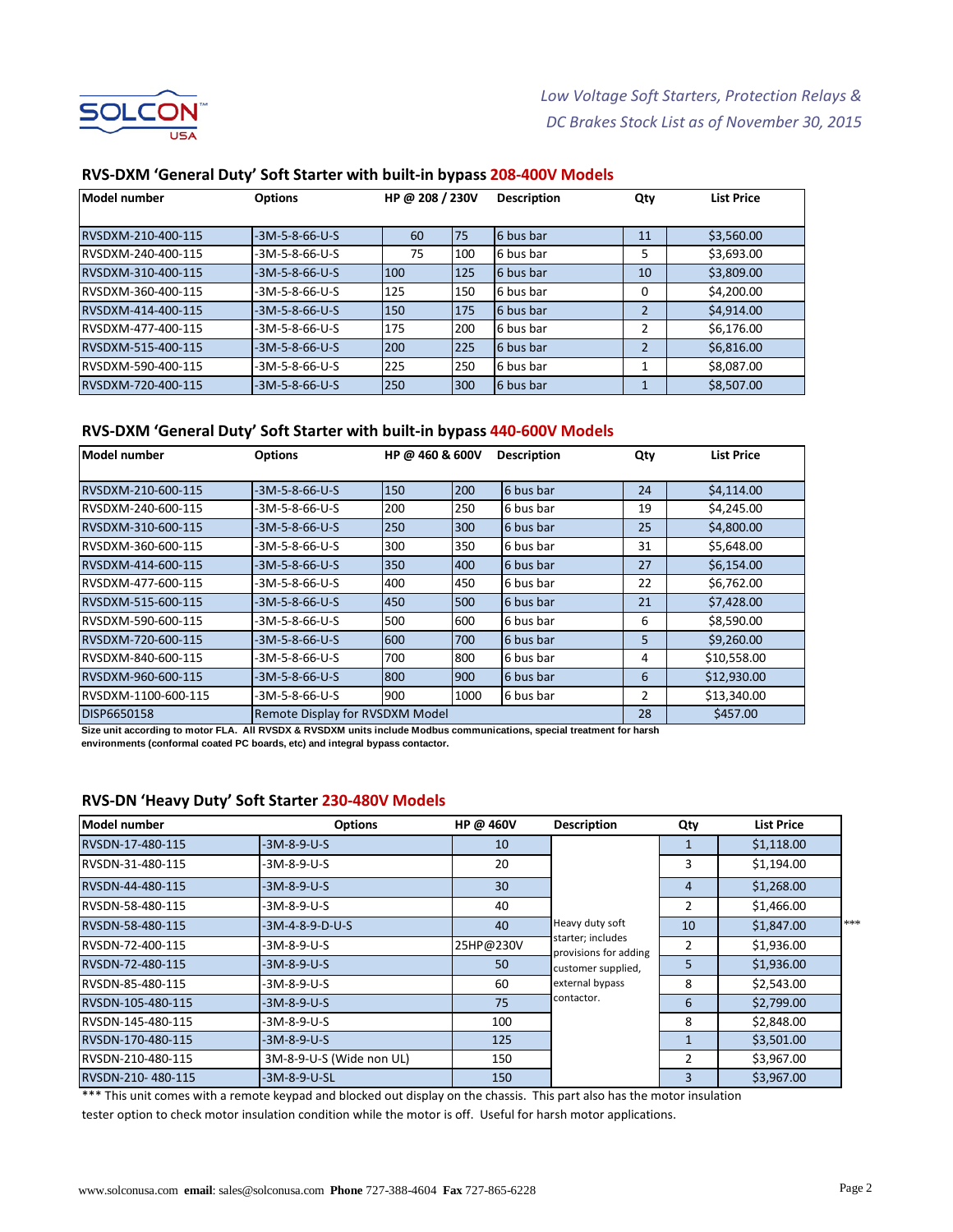

# *Low Voltage Soft Starters, Protection Relays & DC Brakes Stock List as of November 30, 2015*

#### **RVS-DN 'Heavy Duty' Soft Starter 230-480V Models**

| Model number       | <b>Options</b>        | HP @ $460$ | <b>Description</b>                   | Qty | <b>List Price</b> |
|--------------------|-----------------------|------------|--------------------------------------|-----|-------------------|
| RVSDN-310-480-115  | $-3M-8-9-U-SL$        | 250        |                                      |     | \$4,505.00        |
| RVSDN-390-480-115  | -3M-8-9-U-SL          | 300        |                                      | 8   | \$5,135.00        |
| RVSDN-460-480-115  | $-3M-8-9-U-S$         | 350        | Heavy duty soft                      | 5   | \$5,542.00        |
| RVSDN-580-480-115  | $-3M-8-9-U-S$         | 400        | starter; includes                    |     | \$7,017.00        |
| RVSDN-580-480-115  | -3M-8-9-U-SL (non UL) | 400        | provisions for adding                |     | \$7,017.00        |
| RVSDN-820-480-115  | $-3M-8-9-U-S$         | 500        | customer supplied<br>external bypass |     | \$7,376.00        |
| RVSDN-950-480-115  | $-3M-8-9-U-S$         | 750        | contactor.                           |     | \$12,314.00       |
| RVSDN-1100-480-115 | $-3M-8-9-U-S$         | 800        |                                      | 2   | \$16,804.00       |
| RVSDN-1800-480-115 | $-3M-8-9-S$           | C/F        |                                      |     | C/F               |

#### **RVS-DN 'Heavy Duty' Soft Starter 600V Models**

| Model number      | <b>Options</b> | HP @ 600V | <b>Description</b>                         | Qty | <b>List Price</b> |
|-------------------|----------------|-----------|--------------------------------------------|-----|-------------------|
| RVSDN 72-600-115  | $-3M-8-9-U-S$  | 60        | Heavy duty soft                            |     | \$2,129.00        |
| RVSDN 85-600-115  | $-3M-8-9-U-S$  | 75        | starter; includes<br>provisions for adding | 4   | \$2,797.00        |
| RVSDN 105-600-115 | $-3M-8-9-U-S$  | 100       | customer supplied,                         | 4   | \$3,079.00        |
| RVSDN 145-600-115 | $-3M-8-9-U-S$  | 150       | external bypass                            |     | \$3,133.00        |
| RVSDN 170-600-115 | $-3M-8-9-U-S$  | 150       | contactor.                                 |     | \$3,850.00        |
| RVSDN-310-600-115 | $-3M-8-9-U-SL$ | 300       |                                            |     | \$4,955.00        |
| RVSDN-390-600-115 | $-3M-8-9-U-S$  | 350       |                                            | 6   | \$5,648.00        |

#### **RVS-DN 'Heavy Duty' Soft Starter 1000V Models**

| Model number       | <b>Options</b> | 1000V | <b>Description</b>                             | Qtv | <b>List Price</b> |
|--------------------|----------------|-------|------------------------------------------------|-----|-------------------|
| RVSDN-105-1000-115 | $-3M-8-9-S$    | 200   | Heavy duty soft start<br>w/ provisions for ext |     | \$6,852.00        |
| RVSDN-170-1000-115 | $-3M-8-9-S$    | 325   | bypass contactor.                              |     | \$9,137.00        |

**Size unit according to motor FLA. All RVS-DN units include Modbus communications, special treatment for harsh**

**environments (conformal coated PC boards, etc) and provisions for adding customer supplied external bypass contactor.**

### **SOLSTART 'Miniature' Analog Soft Starter with built-in bypass**

| Model number          | <b>Amp Rating</b> | <b>Description</b>                                                            | Qty | <b>List Price</b> |
|-----------------------|-------------------|-------------------------------------------------------------------------------|-----|-------------------|
| SOLSTART-1P-20-230-S  | <b>20A</b>        | 1-phase, 230V soft starter for single phase,<br>squirrel cage induction motor | 10  | \$148.00          |
| SOLSTART-8-480-8-S    | 8A                |                                                                               | 0   | \$233.00          |
| SOLSTART-8-600-8-S    | <b>8A</b>         |                                                                               | 12  | \$268.00          |
| SOLSTART-17-480-8-U-S | 17A               |                                                                               |     | \$319.00          |
| SOLSTART-22-480-8-U-S | 22A               | soft starter (2-phase<br>2-phase,                                             | q   | \$484.00          |
| SOLSTART-31-480-8-U-S | 31A               | control) for three phase motors                                               |     | \$549.00          |
| SOLSTART-44-480-8-S   | 44A               |                                                                               |     | \$657.00          |
| SOLSTART-58-230-8-S   | 58A               |                                                                               |     | \$703.00          |
| SOLSTART-58-480-8-S   | 58A               |                                                                               | 4   | \$703.00          |

**Size unit according to motor FLA.**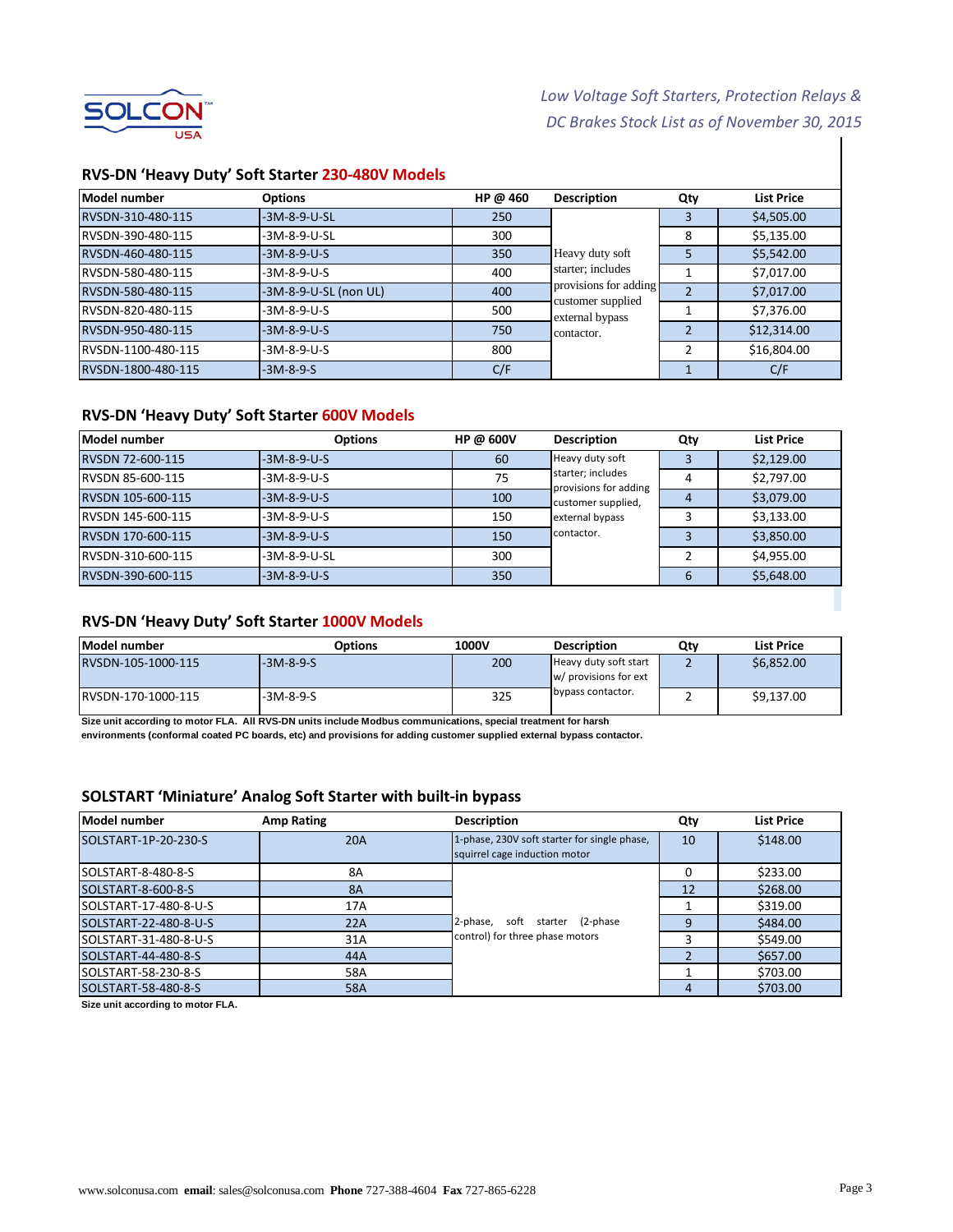

# **RVSAX Analog Soft Starter with built-in bypass (31A & above)**

| <b>Model number</b> | <b>Amp Rating</b> | <b>Description</b>                                                                                                                                   | Qty            | <b>List Price</b> |
|---------------------|-------------------|------------------------------------------------------------------------------------------------------------------------------------------------------|----------------|-------------------|
| RVSAX-8-480-U-S     | 8A                | Compact 3-phase, analog soft starter with soft<br>start/soft stop, current limit, built-in motor<br>protection, built-in bypass                      | 17             | \$640.00          |
| RVSAX-17-480-U-S    | 17A               |                                                                                                                                                      | 21             | \$686.00          |
| RVSAX-31-480-U-S    | 31A               | Compact 3-phase, analog soft starter with soft<br>start/soft stop, current limit, built-in motor<br>protection, built-in bypass (31-170A) UL listed. | 17             | \$822.00          |
| RVSAX-44-480-U-S    | 44A               |                                                                                                                                                      | 19             | \$896.00          |
| RVSAX-58-480-U-S    | 58A               |                                                                                                                                                      | 6              | \$973.00          |
| RVSAX-58-600-U-S    | 58A               |                                                                                                                                                      |                | \$1,119.00        |
| RVSAX-72-480-U-S    | 72A               |                                                                                                                                                      | $\overline{4}$ | \$1,451.00        |
| RVSAX-85-480-U-S    | 85A               |                                                                                                                                                      | 7              | \$1,633.00        |
| RVSAX-105-480-U-S   | 105               |                                                                                                                                                      | 8              | \$1,770.00        |
| RVSAX-145-480-U-S   | 145               |                                                                                                                                                      | 9              | \$2,228.00        |
| RVSAX-170-480-U-S   | 170               |                                                                                                                                                      | 14             | \$2,487.00        |

**Size unit according to motor FLA.**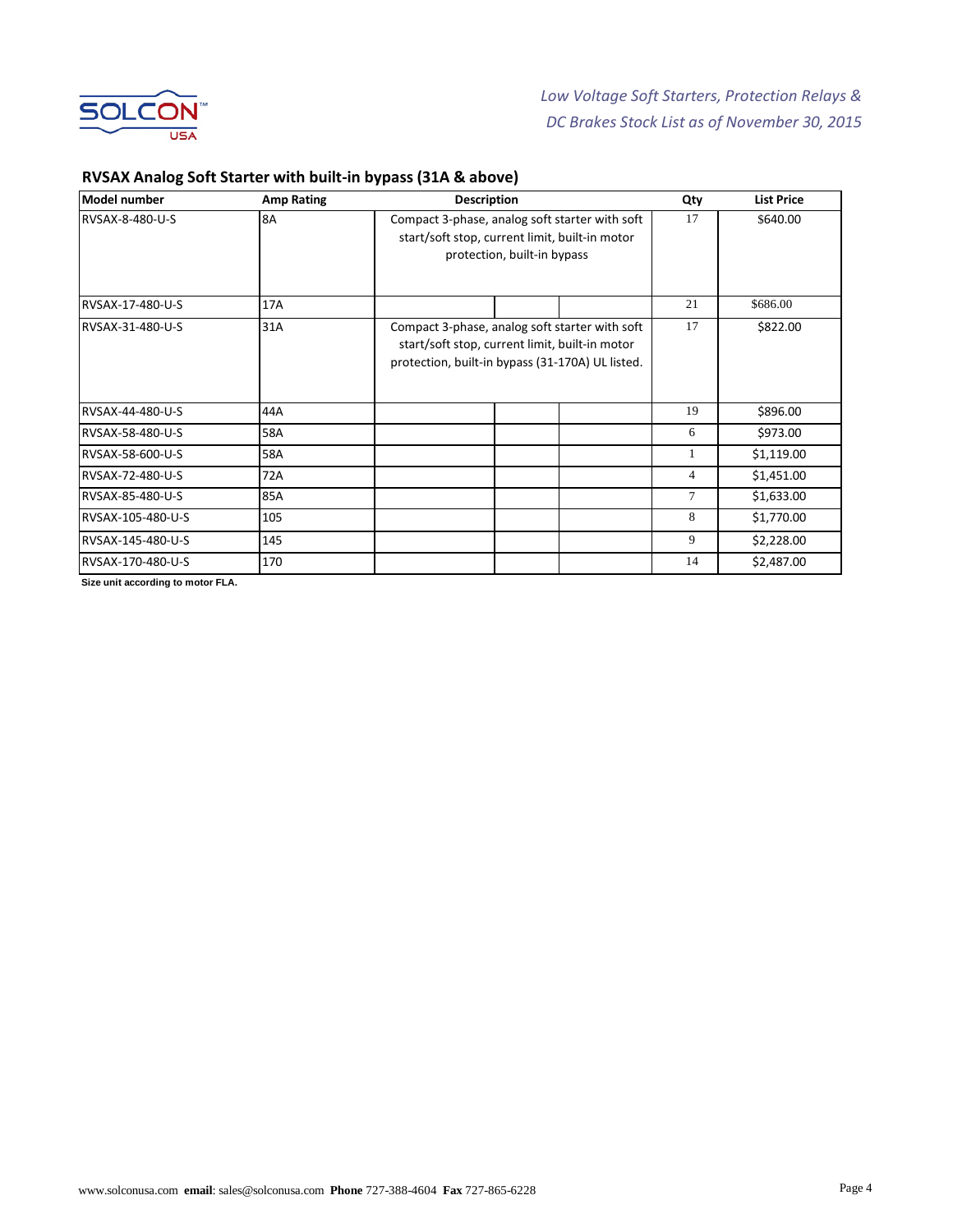

# **COMBO STARTER – PACKAGED PRODUCTS**

### **RVSDX / RVSDXM 'Standard Duty' NEMA 4/12 Combo Starter Models**

| Model number                          | Max HP at<br>480V | <b>Description</b>                                                                                        | Qty            | <b>List Price</b> |
|---------------------------------------|-------------------|-----------------------------------------------------------------------------------------------------------|----------------|-------------------|
| RVSDX-72-480-4-CBSD                   | 50                |                                                                                                           |                | \$4,188.00        |
| RVSDX-105-480-4-CBSD                  | 75                |                                                                                                           | 0              | \$5,453.00        |
| RVSDX-145-480-4-CBSD                  | 100               |                                                                                                           | 1              | \$5,950.00        |
| <sup>***</sup> RVSDX-145-480-3CBSDCPP | 100               |                                                                                                           |                | \$6,000.00        |
| RVSDX-170-480-4-CBSD                  | 125               | Standard Duty Combo soft starter includes circuit<br>breaker w/ rotary handle, start/stop PBs, Run, Power | $\overline{2}$ | \$6,328.00        |
| RVSDXM-210-480-4CBSD                  | 150               | On & Fault light, reset PB, HOA switch, CPT in Nema                                                       | 2              | \$8,031.00        |
| RVSDXM-240-480-4CBSD                  | 200               | 4/12 enclosure.                                                                                           | $\overline{z}$ | \$8,135.00        |
| RVSDXM-310-480-4CBSD                  | 250               |                                                                                                           | $\overline{2}$ | \$9,874.00        |
| RVSDXM-414-480-4CBSD                  | 350               |                                                                                                           | $\overline{2}$ | \$11,250.00       |
| RVSDXM-477-480-4CBSD                  | 400               |                                                                                                           | 1              | \$13,209.00       |

## **RVS-DN 'Heavy Duty' NEMA 4/12 Combo Starter Models**

| Model number           | Max HP at<br>480V | <b>Description</b>                                                                                                                                                                                                                 | Qty | <b>List Price</b> |                 |
|------------------------|-------------------|------------------------------------------------------------------------------------------------------------------------------------------------------------------------------------------------------------------------------------|-----|-------------------|-----------------|
| RVSDN-72-480-4CBHD     | 50                | Heavy Duty Combo soft starter includes circuit<br>breaker w/ flange type disconnect handle, start/stop<br>PBs, Run, Power On & Fault light, reset PB, HOA<br>switch, CPT in Nema 4/12 rated enclosure with door<br>mounted keypad. |     | \$5,335.00        |                 |
| RVSDN-105-480-4CBHD    | 75                |                                                                                                                                                                                                                                    |     | \$6,327.00        |                 |
| RVSDN-145-480-4CBHD    | 100               |                                                                                                                                                                                                                                    |     | \$7,123.00        |                 |
| RVSDN-170-480-4CBHD    | 125               |                                                                                                                                                                                                                                    |     | \$7,529.00        |                 |
| RVSDN-210-480-4CBHD    | 150               |                                                                                                                                                                                                                                    |     | \$8,066.00        |                 |
| RVSDN-310-480-4CBHD    | 250               |                                                                                                                                                                                                                                    | O   | \$11,289.00       |                 |
| RVSDN-390-480-4CBHD    | 300               |                                                                                                                                                                                                                                    | O   | \$11,639.00       |                 |
| IRVSDN-210-480-4XCBHD_ | 150               |                                                                                                                                                                                                                                    |     | \$10,266.00       | Stainless encl. |

#### **RVS-DN 'Heavy Duty' NEMA 3ROD Combo Starter Models**

| Model number          | Max HP at<br>480V | <b>Description</b>                                                                                                                                                                                                                                                                               | Qty | <b>List Price</b> |
|-----------------------|-------------------|--------------------------------------------------------------------------------------------------------------------------------------------------------------------------------------------------------------------------------------------------------------------------------------------------|-----|-------------------|
| RVSDN-105-480-3CBODHD | 75                | Heavy Duty Combo soft starter includes circuit<br>breaker w/ flange type disconnect handle, start/stop<br>PBs, Run, Power On & Fault light, reset PB, HOA<br>switch, CPT in Nema 3R Outdoor rated enclosure with<br>door mounted keypad and outdoor rated cover,<br>thermostat and space heater. |     | \$7,531.00        |
| RVSDN-145-480-3CBODHD | 100               |                                                                                                                                                                                                                                                                                                  | 0   | \$8,327.00        |
| RVSDN-170-480-3ODCBHD | 125               |                                                                                                                                                                                                                                                                                                  |     | \$8,733.00        |
| RVSDN-248-480-3CBODHD | 200               |                                                                                                                                                                                                                                                                                                  |     | \$11,936.00       |
| RVSDN-390-480-3CBODHD | 300               |                                                                                                                                                                                                                                                                                                  |     | \$13,010.00       |
| RVSDN-477-480-3ODCBHD | 400               |                                                                                                                                                                                                                                                                                                  |     | \$18,173.00       |
| RVSDN-590-480-3ODCBHD | 500               |                                                                                                                                                                                                                                                                                                  |     | \$20,140.00       |

**Size unit according to motor FLA.**